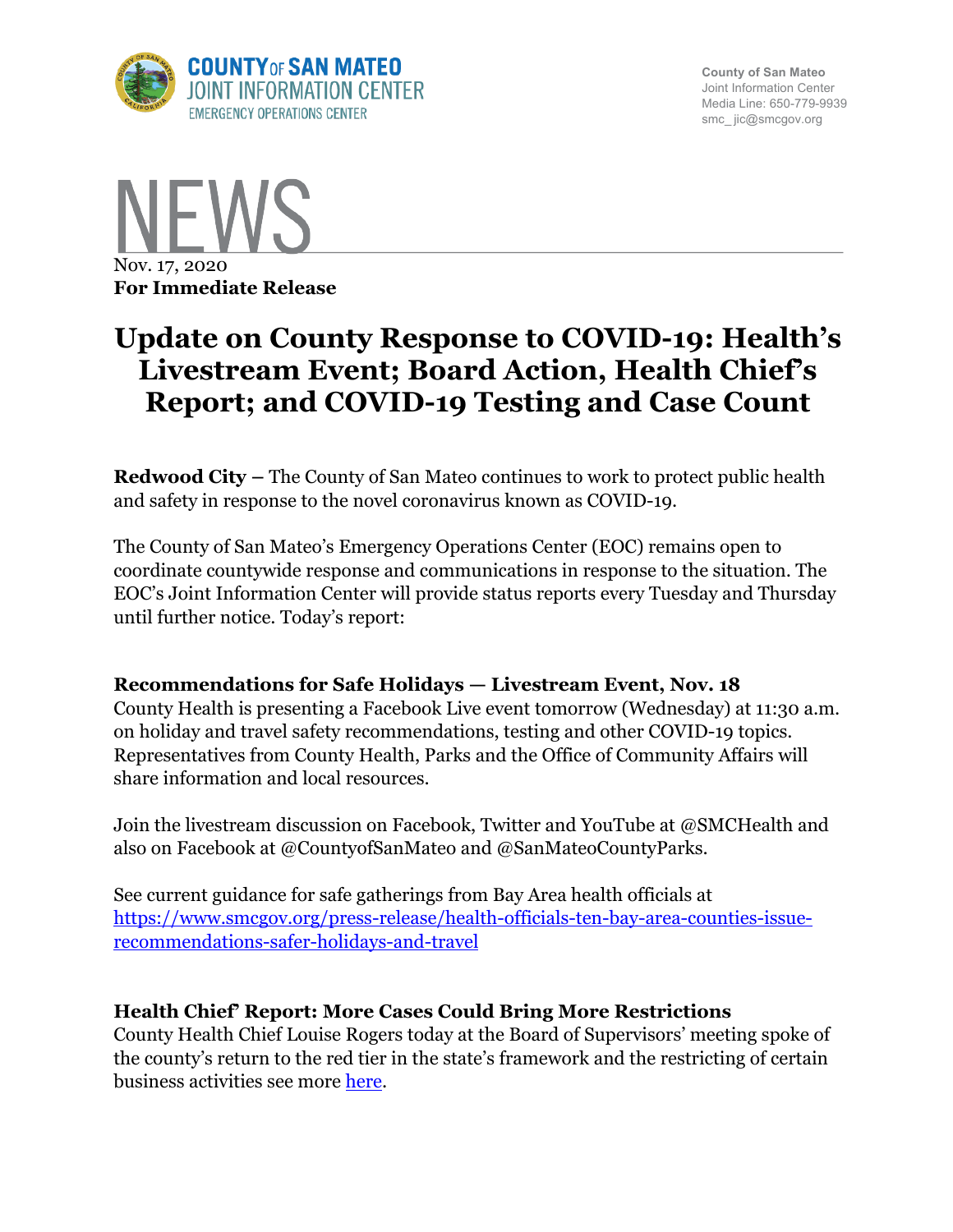With rising case numbers, the state could impose further restrictions, moving the county to the purple tier this week or next.

"We are in the 20th mile of the marathon," she said. "This is the hardest stretch." But there is good news. Two promising vaccines are poised to be made available nationally, and San Mateo County Health is working with state and federal partners on plans to store, manage, and distribute vaccines in the county.

Rogers' report comes a day after California Gov. Gavin Newsom announced the state was "pulling the emergency brake" by reinstating restrictions on activities due to a spike in COVID-19 cases in dozens of counties, including San Mateo County.

Rogers reminds community members that social distancing, wearing face coverings and testing are important steps in slowing the spread.

The County offers a <u>no-cost COVID-19 test</u> to anyone ages 5 and older who lives or works in the county. Health care providers also provide COVID-19 testing, which is considered key to reopening the economy and schools.

The COVID-19 diagnostic test is safe, easy and at no-cost to you regardless of where you receive it (insurance may be billed when available). Learn about options at https://www.smcgov.org/testing

# **In other COVID-related action items, the Board:**

- Adopted an emergency regulation of the County of San Mateo to establish a temporary cap on commissions and fees charged by third-party food delivery services on local restaurants during the time period in which the proclamation of local emergency related to COVID-19 remains in effect.
- Adopted a resolution authorizing the contribution of \$500,000 in federal Coronavirus Aid, Relief and Economic Security (CARES) Act Funds, or other funds, to a program administered by the Institute on Aging San Francisco for the provision of rent assistance grants to residents of Residential Care Facilities for Elderly in San Mateo County who are unable to pay back rent or current or future rent due through December 30, 2020 in order to prevent eviction and resulting homelessness and minimize the risk of infection and death due to COVID-19.

# **COVID-19 Testing for Adults and Children Throughout county**

Testing for COIVD-19 is one way to slow the spread, receive early care, and protect loved ones. The test is safe, easy, and available at various locations in San Mateo County at no-cost to you regardless of which testing site you choose.